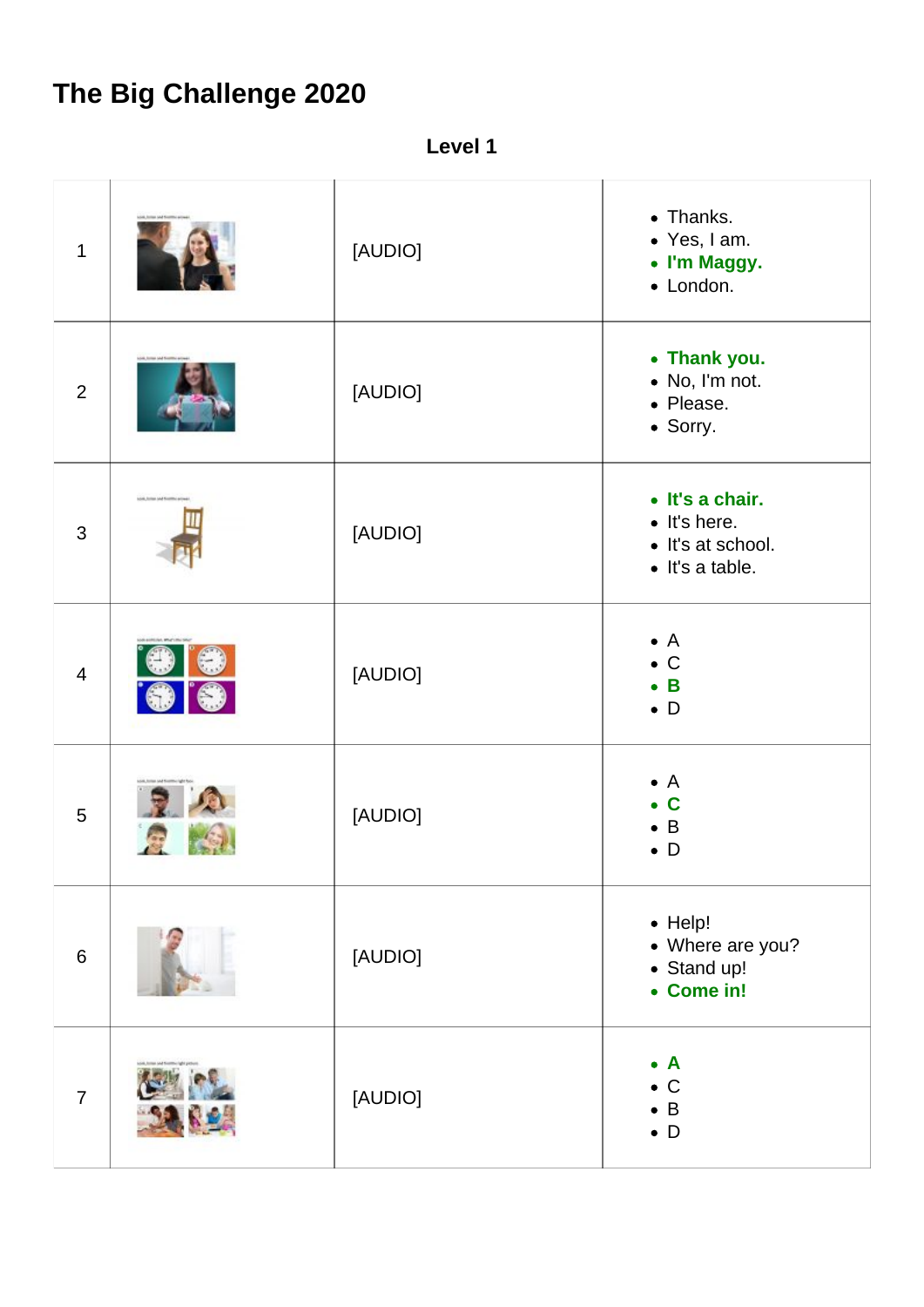| 8  |                                                          | [AUDIO] | • I'm Peter.<br>• I'm not very well.<br>• I'm twelve.<br>• I'm at school.          |
|----|----------------------------------------------------------|---------|------------------------------------------------------------------------------------|
| 9  |                                                          | [AUDIO] | $\bullet$ A<br>$\bullet$ C<br>$\bullet$ B<br>$\bullet$ D                           |
| 10 | call forms and finantine right pit                       | [AUDIO] | $\bullet$ A<br>$\bullet$ C<br>$\bullet$ B<br>$\bullet$ D                           |
| 11 |                                                          | [AUDIO] | $\bullet$ A<br>$\bullet$ C<br>$\bullet$ B<br>$\bullet$ D                           |
| 12 | sold, follow for the question over briefine their traces | [AUDIO] | • Yes, I love it.<br>• Yes, please.<br>• No, I don't.<br>• No, thank you.          |
| 13 | Editional Profit and Security<br>01234<br>56789          | [AUDIO] | • Eleven.<br>• Twenty.<br>• Twelve.<br>$\bullet$ Eight.                            |
| 14 | UREAL EXHCURAL and Sharkan                               | [AUDIO] | • I'm at school.<br>• I'm English.<br>• I'm in the kitchen.<br>$\bullet$ I'm fine. |
| 15 |                                                          | [AUDIO] | • Four children.<br>• Two girls.<br>• A man and a dog.<br>• A family.              |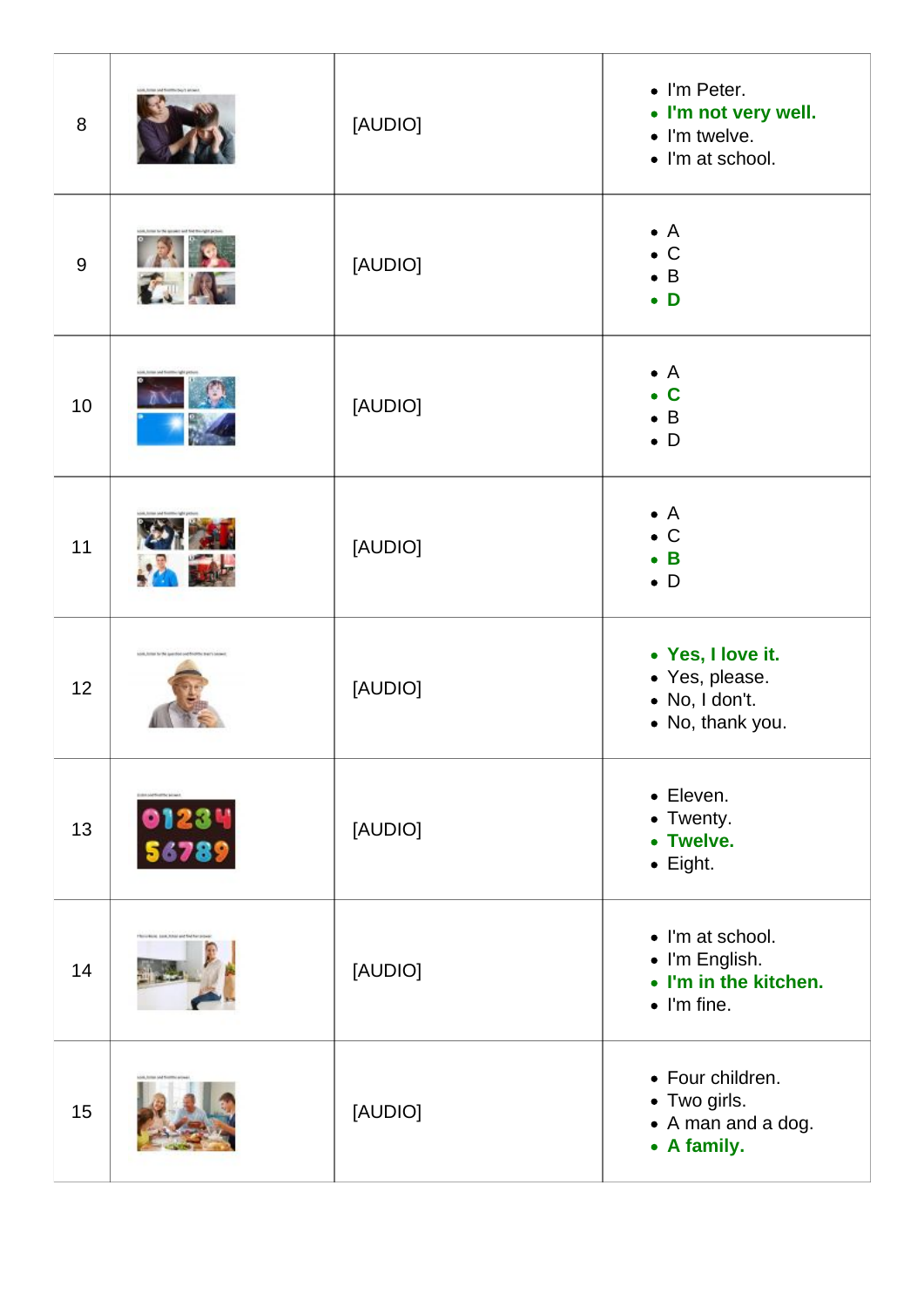| 16 |         | [AUDIO]                                                           | • Next to the cup.<br>• On the blackboard.<br>• In front of the books.<br>• Under the table.                          |
|----|---------|-------------------------------------------------------------------|-----------------------------------------------------------------------------------------------------------------------|
| 17 |         | [AUDIO]                                                           | • White.<br>• Grey.<br>• Yellow.<br>• Pink.                                                                           |
| 18 |         | [AUDIO]                                                           | $\bullet$ A<br>$\bullet$ C<br>$\bullet$ B<br>$\bullet$ D                                                              |
| 19 |         | [AUDIO]                                                           | · glasses, neck, feet<br>• eyes, legs, fingers<br>· ears, nose, mouth<br>• hair, arms, teeth                          |
| 20 |         | [AUDIO]                                                           | $\bullet$ A<br>$\bullet$ C<br>B<br>$\bullet$ D                                                                        |
| 21 |         | [AUDIO]                                                           | • clouds, knives, chairs<br>• beds, scissors, lights<br>• roads, pens, shelves<br>· bookcases, maps,<br><b>rulers</b> |
| 22 | [AUDIO] | Listen. What's the man's<br>name?                                 | • Davyes<br>• Davies<br>• Devais<br>• Daveis                                                                          |
| 23 | [AUDIO] | Listen to a boy and his<br>sister. What can you say<br>about her? | • She's tired.<br>• She's angry.<br>• She wants to watch<br>TV.<br>• She's in bed.                                    |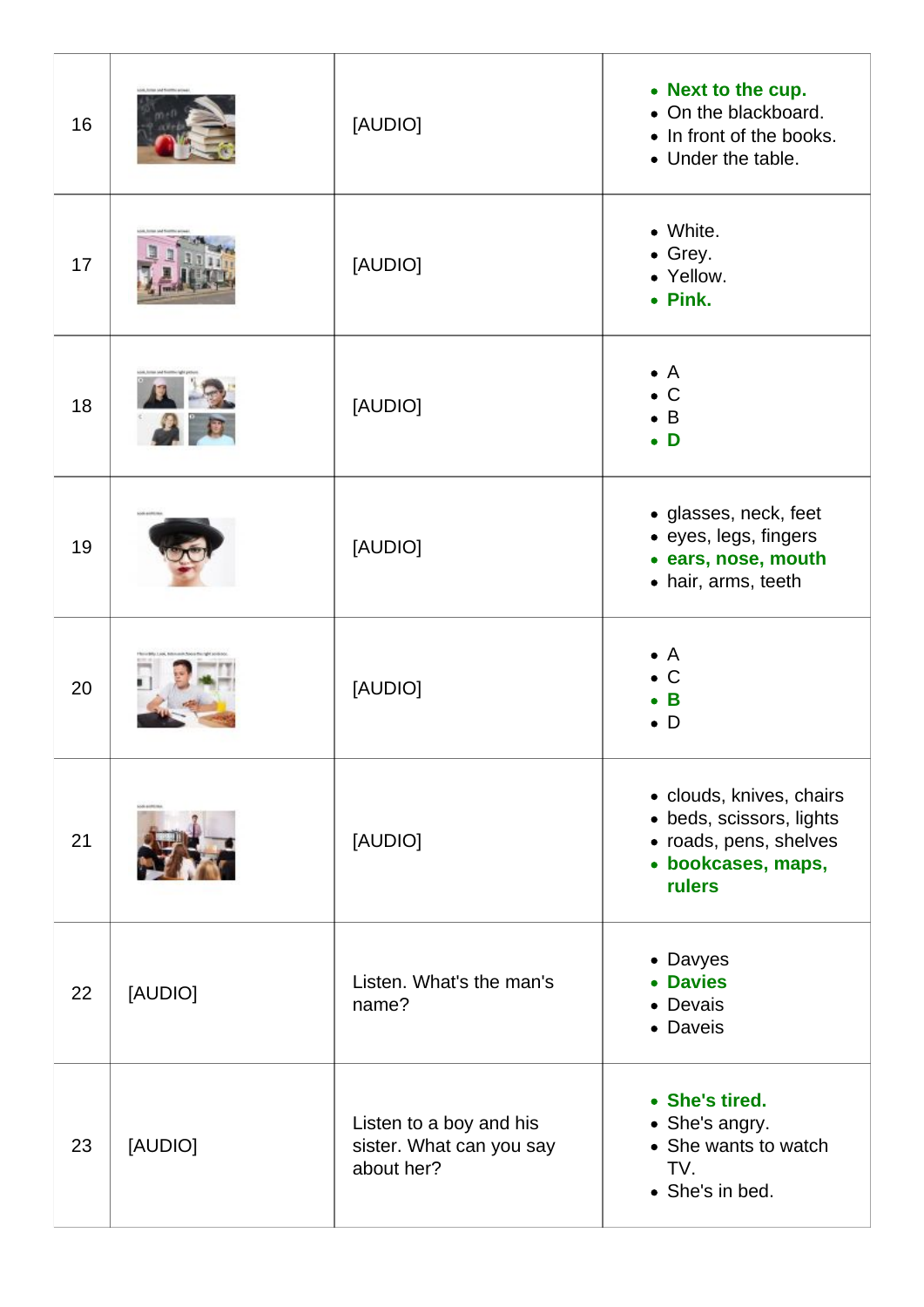| 24 | [AUDIO]                                                                               | Listen to the conversation.<br>What can the woman say<br>now? | • Come back!<br>• Go away!<br>• Come on!<br>• Get off!                                    |
|----|---------------------------------------------------------------------------------------|---------------------------------------------------------------|-------------------------------------------------------------------------------------------|
| 25 |                                                                                       | [AUDIO]                                                       | • At home.<br>$\bullet$ In a museum.<br>• In the street.<br>$\bullet$ In a taxi.          |
| 26 | [AUDIO]                                                                               | Listen. What can the boy<br>ask now?                          | • Where does it go?<br>• What does it play?<br>• Does it work?<br>• Do you like my train? |
| 27 |                                                                                       | [AUDIO]                                                       | • Don't worry.<br>• You're welcome.<br>• It doesn't matter.<br>• That's nice of you.      |
| 28 | Listen. A shop<br>assistant is talking to a<br>customer. What is he<br>talking about? | [AUDIO]                                                       | • Shirts.<br>• Phones.<br>• Ice cream.<br>• Exercise books.                               |
| 29 | [AUDIO]                                                                               | Listen. What's the word?                                      | $\bullet$ we<br>$\bullet$ why<br>• way<br>$\bullet$ what                                  |
| 30 | [AUDIO]                                                                               | Listen and find the word<br>that rhymes.                      | • rose<br>$\bullet$ dolls<br>$\bullet$ boss<br>$\bullet$ lose                             |
| 31 | [AUDIO]                                                                               | Listen. What three words<br>can you hear?                     | • hot, chips, day<br>• at, cheap, they<br>• hat, ships, they<br>• hat, sheep, say         |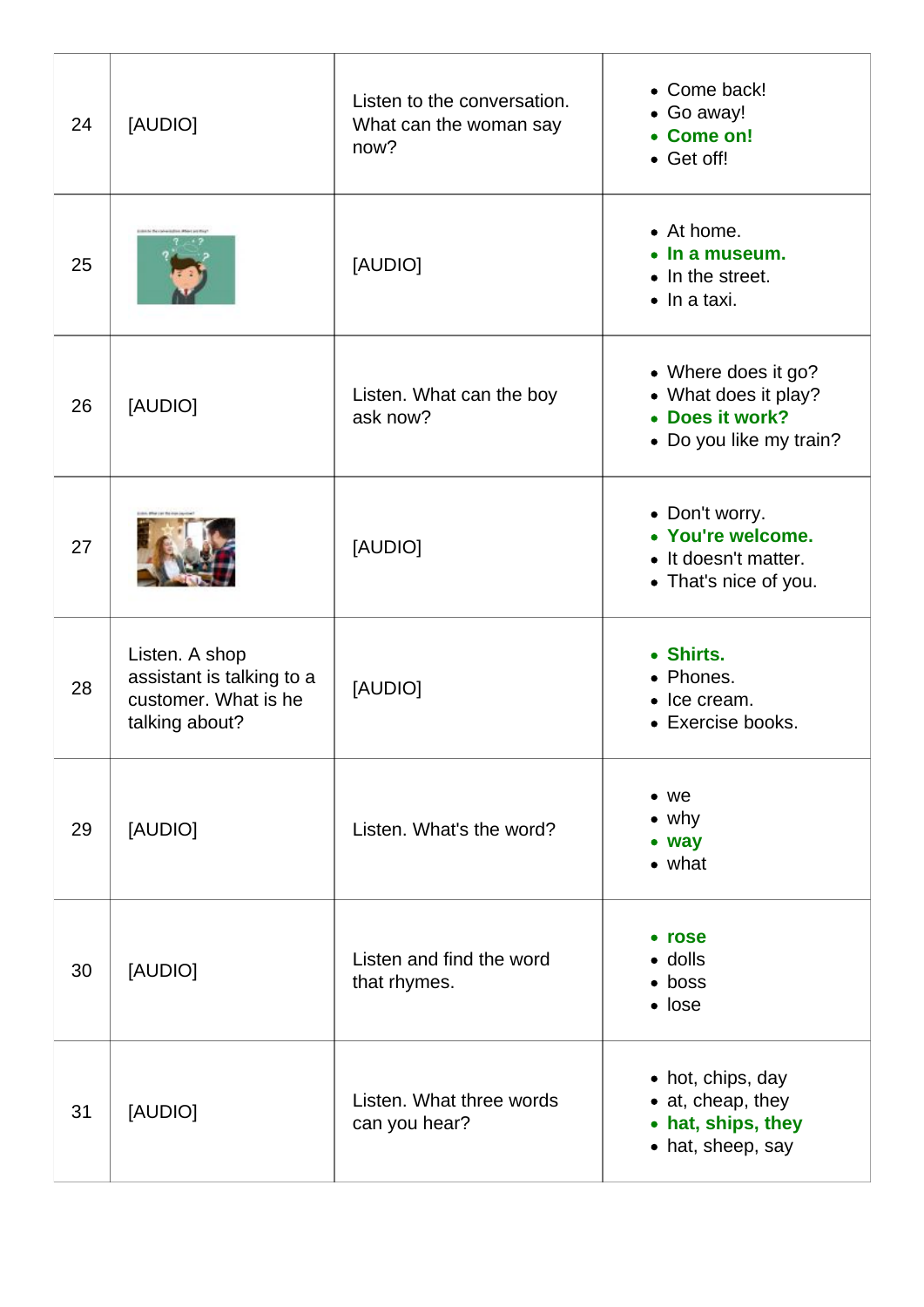| 32 | [AUDIO]                                                                   | • North.<br>$\bullet$ East.<br>• South.<br>• West.                                             |
|----|---------------------------------------------------------------------------|------------------------------------------------------------------------------------------------|
| 33 | [AUDIO]                                                                   | • Big Ben.<br>• Buckingham Palace.<br>• The Tower of London.<br>• The Houses of<br>Parliament. |
| 34 | We are  holiday at the<br>moment.                                         | $\bullet$ at<br>$\bullet$ on<br>$\bullet$ have<br>$\bullet$ in                                 |
| 35 | quiet, children, please!                                                  | • Be<br>• You<br>$\bullet$ Are<br>$\bullet$ No                                                 |
| 36 | My sister's very clever. She<br>speak four languages.                     | $\bullet$ is<br>• want<br>$\bullet$ can<br>$\bullet$ has                                       |
| 37 | your school  gym?                                                         | • Does  got a<br>$\bullet$ Are  have a<br>$\bullet$ Have  a<br>• Has  got a                    |
| 38 | On Saturday afternoons in<br>the summer, Dan and Mike<br>$\ldots$ tennis. | • doesn't play<br>• sometimes plays<br>• watch usually<br>• often play                         |
| 39 | bag ? It's not<br>mine.                                                   | • Does this  be<br>yours<br>• Is this  of you<br>• Who's this  here?<br>• Whose  is this       |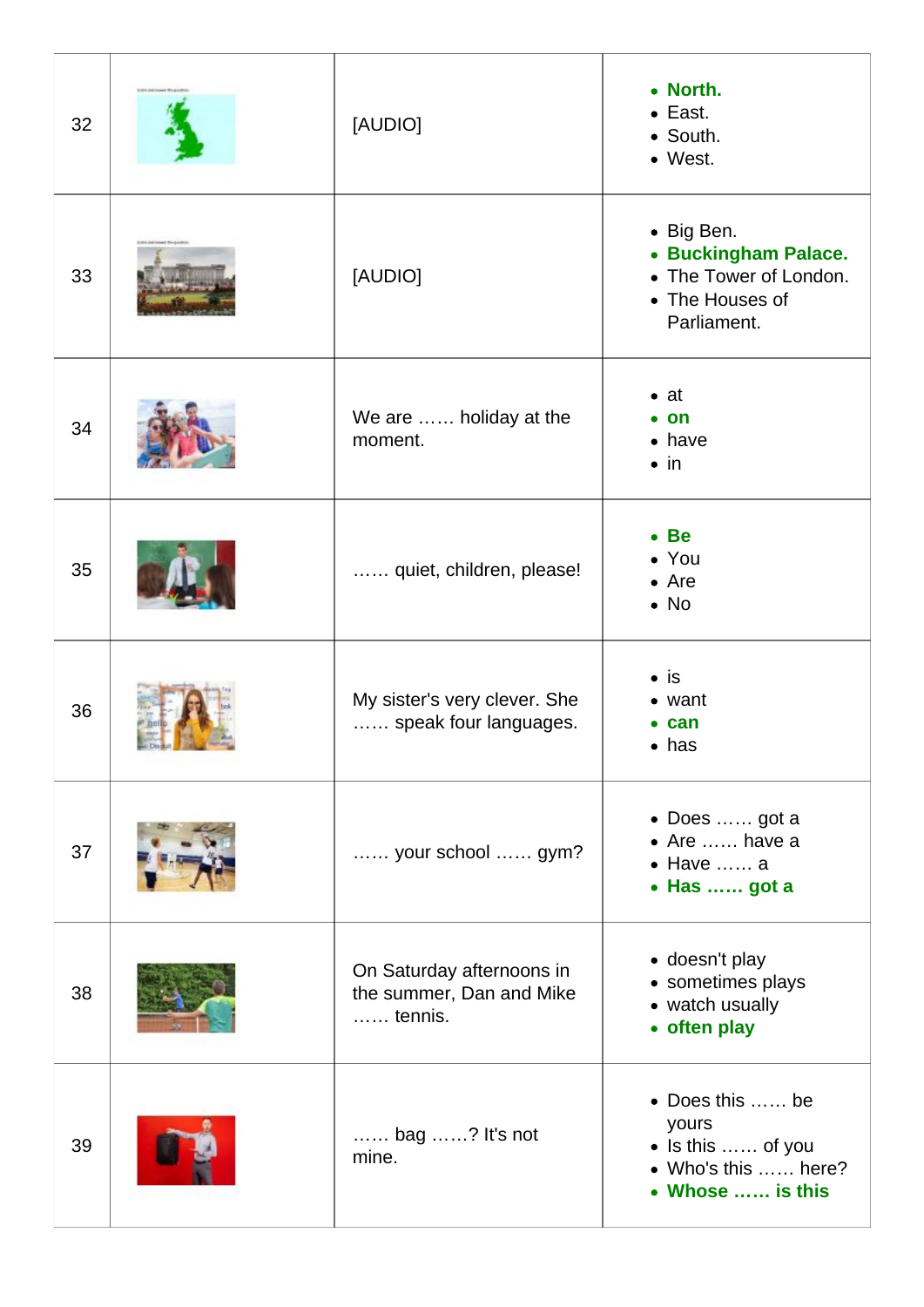| 40 | Who has got an e-bike?                          | • David's father.<br>• David's mother.<br>• David.<br>• David and his father.                                                                                                                                                                                        |
|----|-------------------------------------------------|----------------------------------------------------------------------------------------------------------------------------------------------------------------------------------------------------------------------------------------------------------------------|
| 41 | Mr Wilkins                                      | • has got an orange<br>and black car<br>• hasn't got a car<br>• goes to work by e-<br>bike every day<br>• drives to work when<br>the weather's bad                                                                                                                   |
| 42 | think e-bikes are<br>dangerous, but<br>doesn't. | • Mrs Wilkins and Raj<br>David<br>$\bullet$ Raj and Eva<br>David<br>• Eva and Mr Wilkins<br>…… Raj<br>• Mrs Wilkins and Eva<br>Mr Wilkins                                                                                                                            |
| 43 | Find the sentence that isn't<br>true.           | • Mr Wilkins drives to<br>work when the<br>weather's bad.<br>• Eva thinks e-bikes are<br>better for the<br>environment than<br>cars.<br>• David would like an e-<br>bike for his birthday.<br>• David's father uses<br>his e-bike even<br>when it's cold and<br>wet. |
| 44 | What is Grayston Court?                         | • A village.<br>• A castle.<br>• A playground.<br>• A new house.                                                                                                                                                                                                     |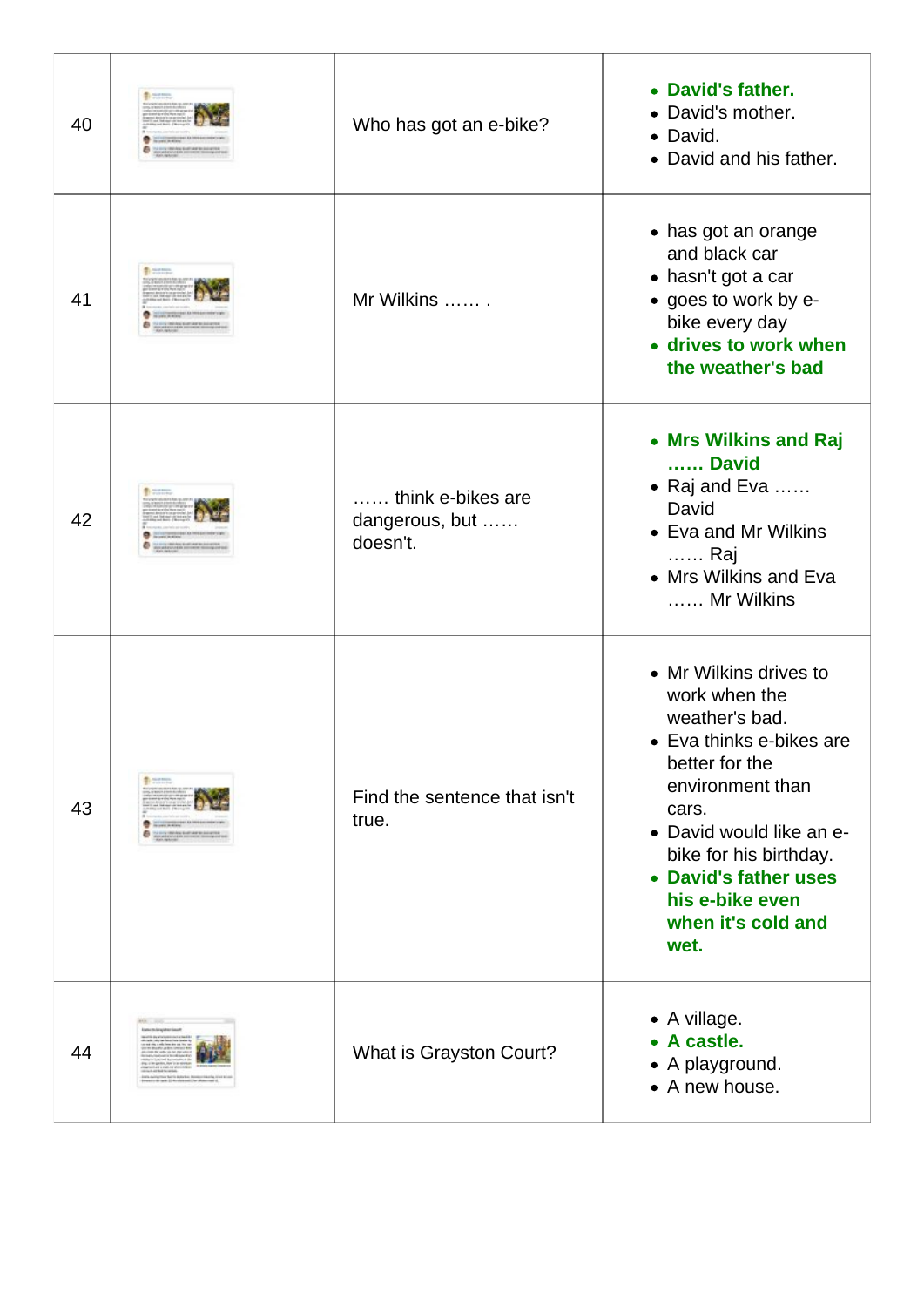| 45 | Grayston Court is                                                  | • near the sea<br>• about 400 miles from<br>London<br>• about a mile from<br>London<br>• in Scotland                                                                                                                                                                                                           |
|----|--------------------------------------------------------------------|----------------------------------------------------------------------------------------------------------------------------------------------------------------------------------------------------------------------------------------------------------------------------------------------------------------|
| 46 | the castle.                                                        | • You can visit all the<br>rooms in<br>• The playground isn't<br>near<br>• You can't go inside<br>• There is a café and a<br>shop in                                                                                                                                                                           |
| 47 | Young children like visiting<br><b>Grayston Court because</b><br>. | • they can play with the<br>animals in the castle<br>• there is a very big zoo<br>in the gardens<br>• they can visit a zoo<br>and play in the<br>gardens<br>• they can see<br>dangerous animals at<br>the zoo                                                                                                  |
| 48 | Find the true sentence.                                            | • If a little girl wants to<br>play in the adventure<br>playground, she must<br>pay £5.<br>• A boy and his parents<br>must pay £15 to go<br>inside the castle.<br>• The castle café is<br>open for two hours<br>every day.<br>• In the summer, the<br>castle is open seven<br>hours a day, six<br>days a week. |
| 49 | Find the photo that is not<br>associated with Britain.             | $\bullet$ A<br>C<br>$\bullet$ B<br>$\bullet$ D                                                                                                                                                                                                                                                                 |